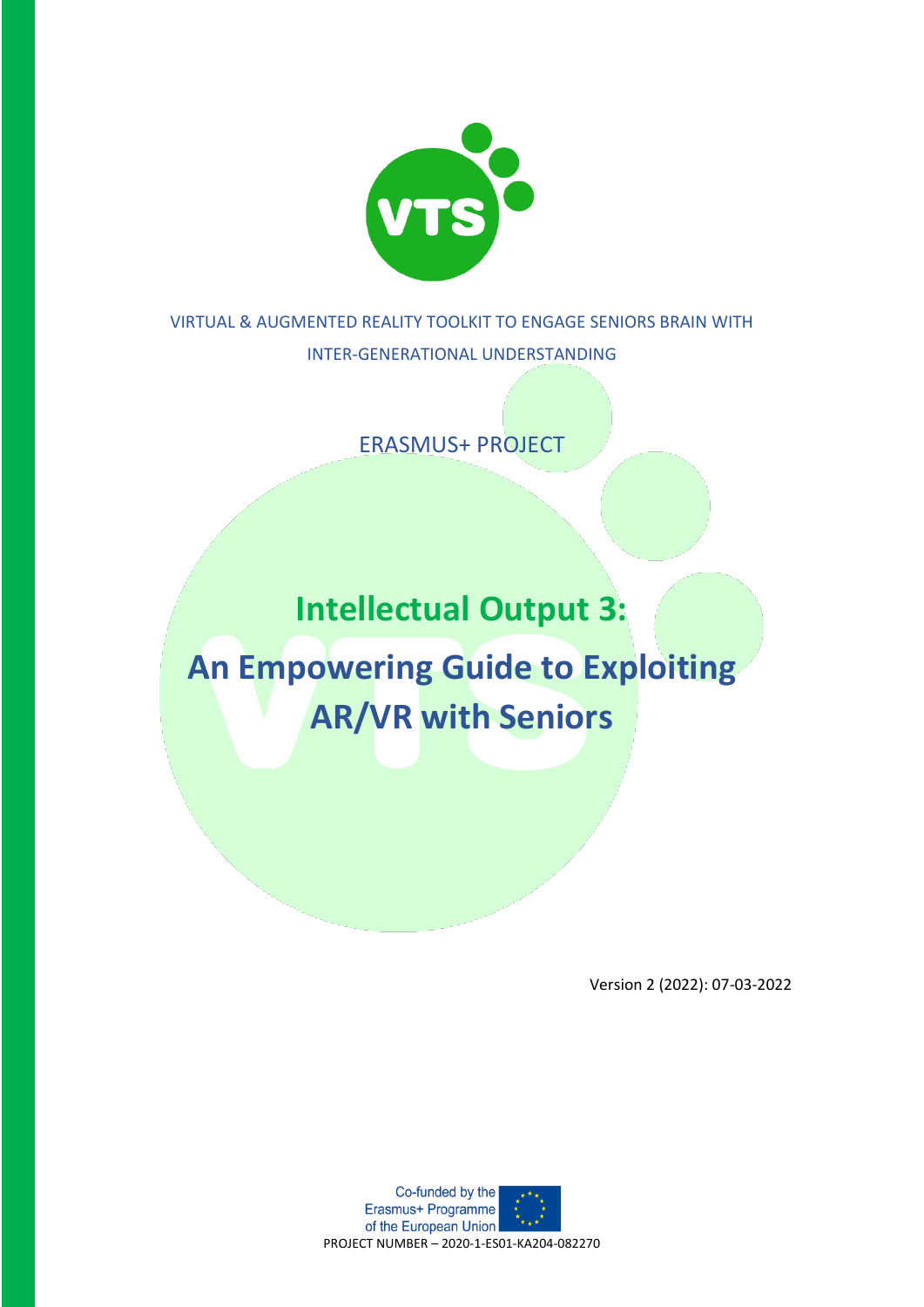#### **Project information**

Project title: Virtual & Augmented Reality Toolkit to Engage Seniors Brain with Inter-

Generational Understanding

Project acronym: VARTES

Funding European Commission, Erasmus+ Programme, Key Action 2

Grant agreement: 2020-1-TR01-ES204-082270

Project dates 01-09-2020 - 31-08-2022

Coordinator: STUCOM SA

Editor: Asst. Dr Ing. Alexia Pace Kiomall, MECB

Date of publication: 07.03.2022

Document version: 1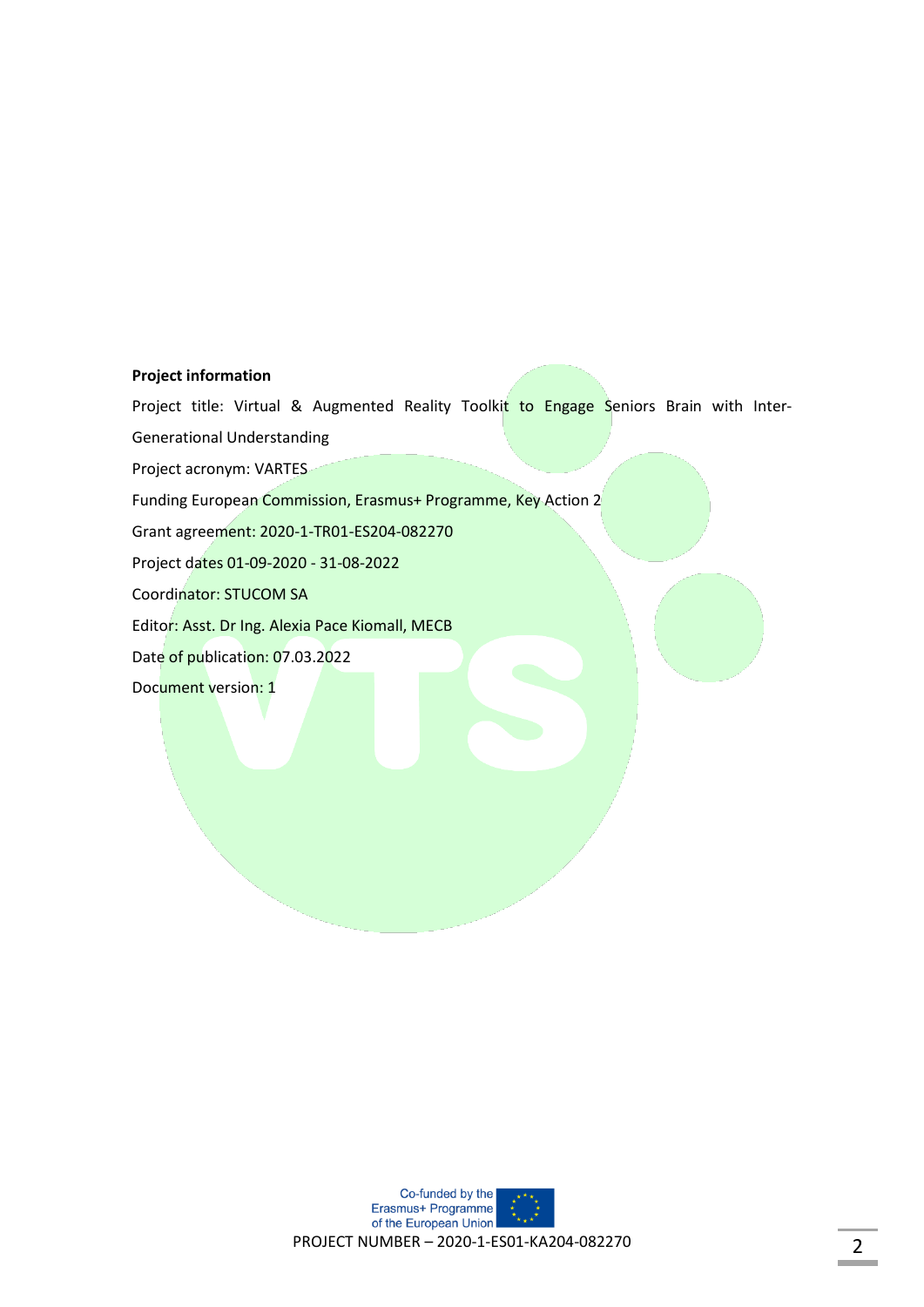#### **Disclaimer**

"Funded by the Erasmus+ Program of the European Union. However, European Commission and Spanish National Agency cannot be held responsible for any use which may be made of the information contained therein".



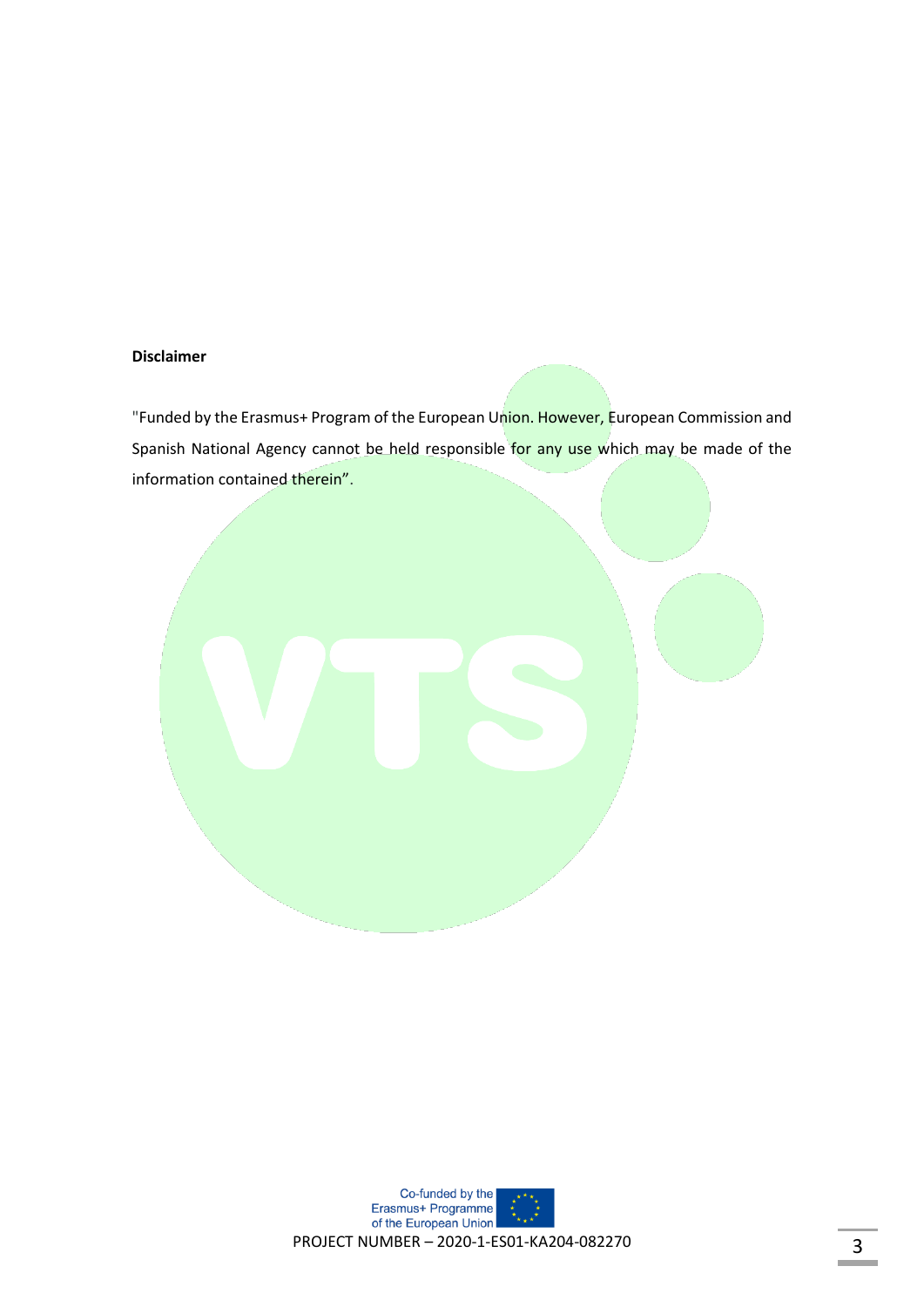## Contents

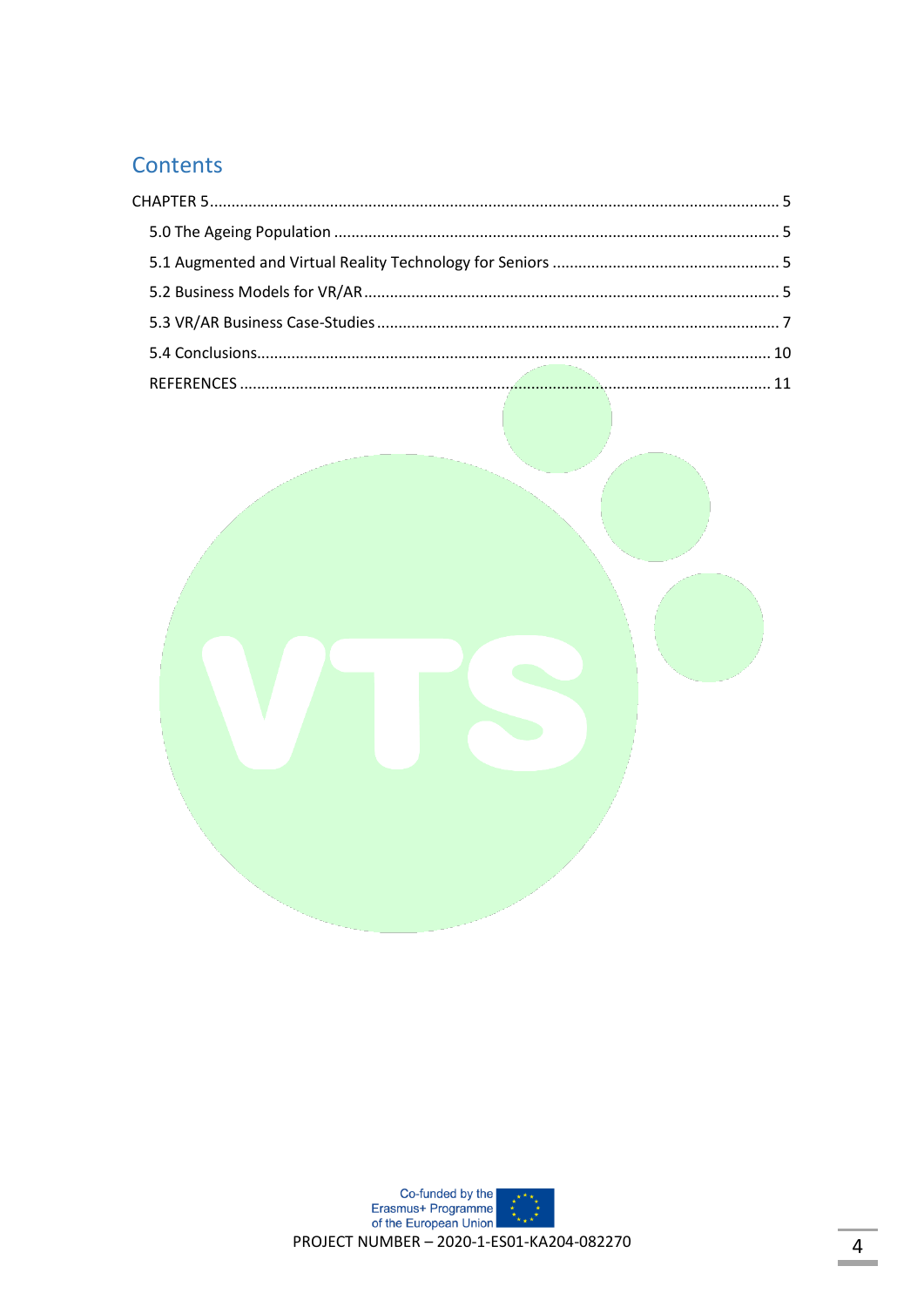# <span id="page-4-0"></span>CHAPTER 5 – THE BUSINESS SIDE TO EXPLOITING VR/AR TECHNOLOGIES FOR SENIORS

## <span id="page-4-1"></span>5.0 The Ageing Population

Thanks to advances in medicine, as the years go by, the life expectancy is continually increasing. As the population ages, and technology keeps on advancing, elderly are faced with the opportunity of lifelong learning – for example 'learning to use new pieces of technology' falls under one of the pillars of lifelong learning. Recently the term 'Ageing 4.0' is being used [1] which refers to seniors making use of 'Industry 4.0' technologies, such as Virtual Reality (VR) and Augmented Reality (AR).

## <span id="page-4-2"></span>5.1 Augmented and Virtual Reality Technology for Seniors

There are many benefits for the use of VR and AR for older adults including maintaining social contact via digital interfaces, helping with their rehabilitation, aiding them with daily tasks and promoting a healthier lifestyle by keeping them active [2]. In fact, VR and AR in the healthcare and medical field can be divided into 4 main areas [3]:

- a) their role in *Communication* between the digital and real world;
- b) their use in *Training* and Support;
- c) their use in *Simulation*;
- d) how they help improve *Therapy*.

#### <span id="page-4-3"></span>5.2 Business Models for VR/AR

Business models for companies offering AR/VR solutions are aimed mainly at providing 'new experiences' for their customers. [4] mentions that there are very few business models referred to in research papers that target the medical field.

Osterwalder [2004] defines a business model as 'a conceptual tool that contains a set of elements and their relationships and allows expressing a company's logic of earning money. It is a description of the value a company offers to one or several segments of customers and the



PROJECT NUMBER – 2020-1-ES01-KA204-082270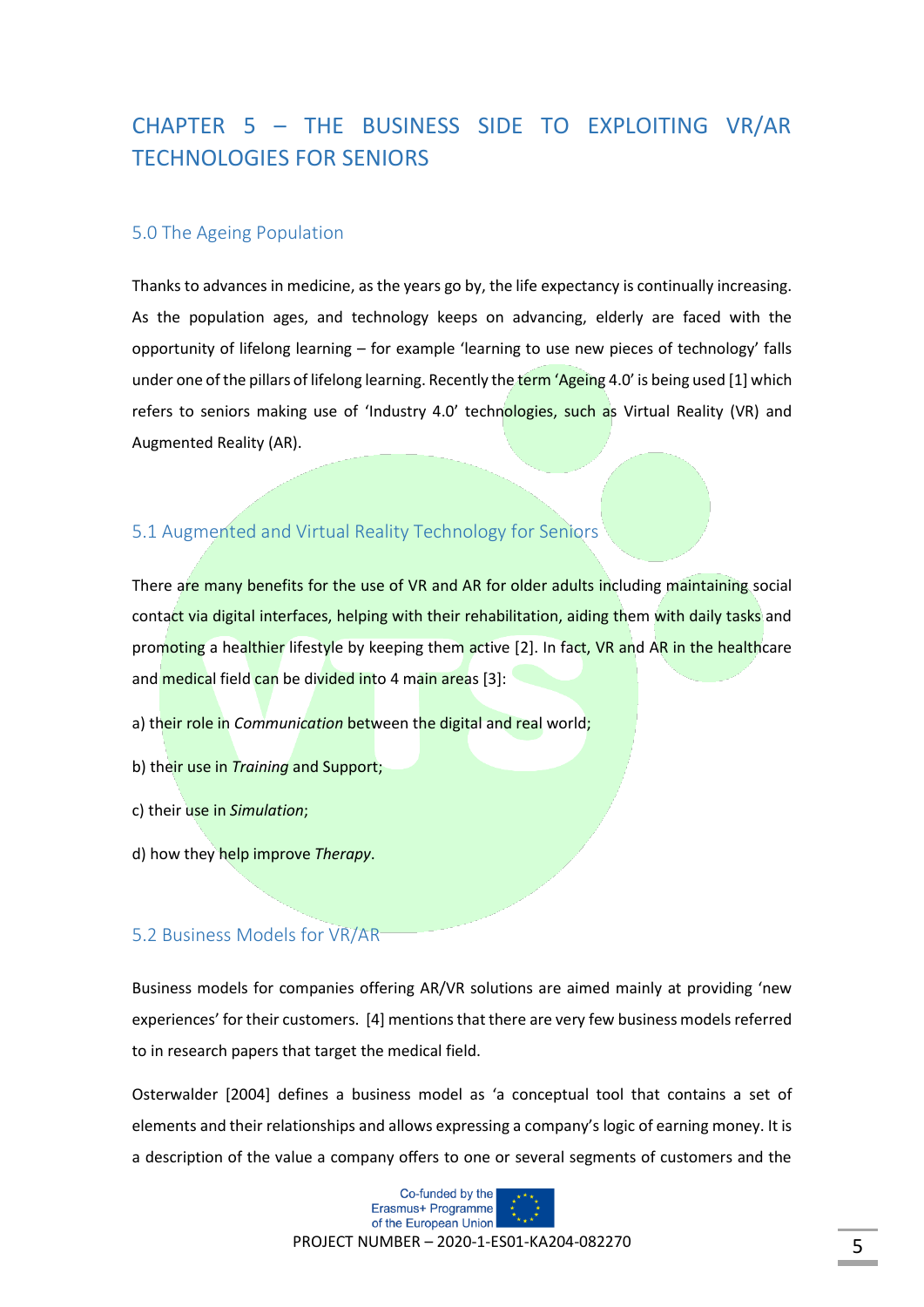architecture of the firm and its network of partners for creating, marketing and delivering this value and relationship capital, in order to generate profitable and sustainable revenue streams'. He proposed the 'Osterwalder business model framework' specifically aimed at technological businesses, as per Figure 1, containing 4 pillars (Infrastructure Management, Product, Customer Interface and Financial Aspects) and 9 related elements.



**Staff** Internet hosting

Fig. 2. Osterwalder Business Model Framework for AR applications [3].

Advertisements

**Application fees** 

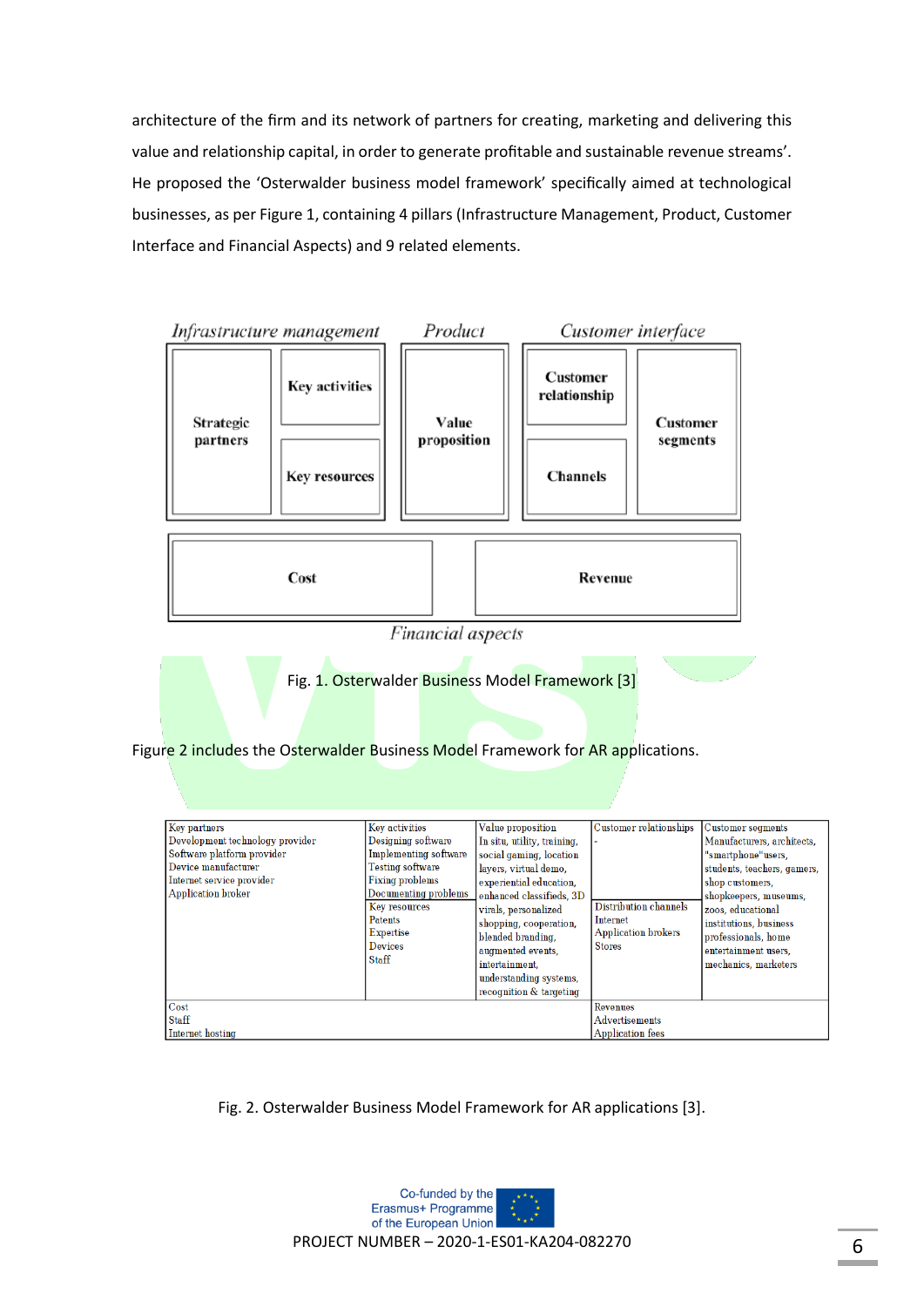Amit and Zott [4] proposed the 'business model design approach' for studying the formation and development of a company's business model, based on two sets of design parameters to analyze activities: design elements (that constitute the business framework of the company – i.e. Market Offer, Development Focus, Partner/Customer Collaboration and Ecosystem View) and design themes (related to the specific type of company). A summary of a study with 42 medical companies that offer VR/AR solutions, is found in Figure 3. They classified a successful VR/AR business model into 12 design themes under the 4 design elements.



Fig. 3. Amit and Zott's Business Model Design Approach [4]

## <span id="page-6-0"></span>5.3 VR/AR Business Case-Studies

Rendever [5] is a company that has developed an innovative 'subscription-based service' VR business model for two market segments [6]:

- a) Individual elderly (B2C); and
- b) Public and private facilities i.e. care homes (B2B).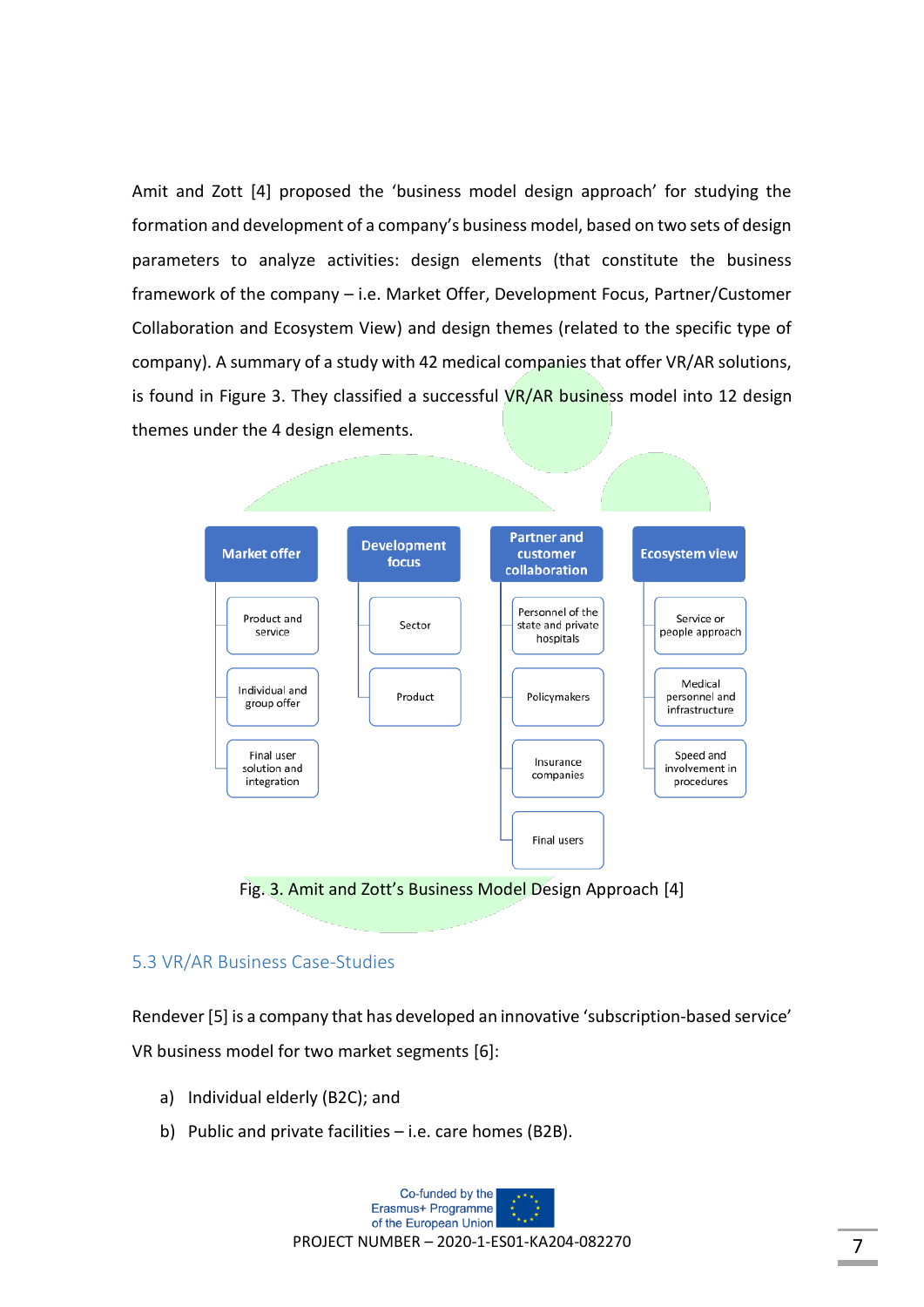The business offers virtual tourism offering concerts, historical tours or architectural exhibits offering elderly with limited mobility to travel around the world from the comfort of their home.



Fig. 4. Seniors enjoying a VR therapeutic group session [5]

Rendever also provides a service of personalized content such as creating sentimental value content by converting photographs of family members, family events into a VR experience, making the experience more personal and allowing elderly to be present in events that they could not participate physically in.

In the case of selling to senior communities, the business model includes an upfront cost for the hardware, installation and training, plus a monthly fee for content and ongoing support. The standard system includes 4 headsets but this can go up to a maximum of 8.

AR on the other hand, has been mainly used in the context of marketing allowing brands to offer unique and immersive digital experiences, and to engage consumers in a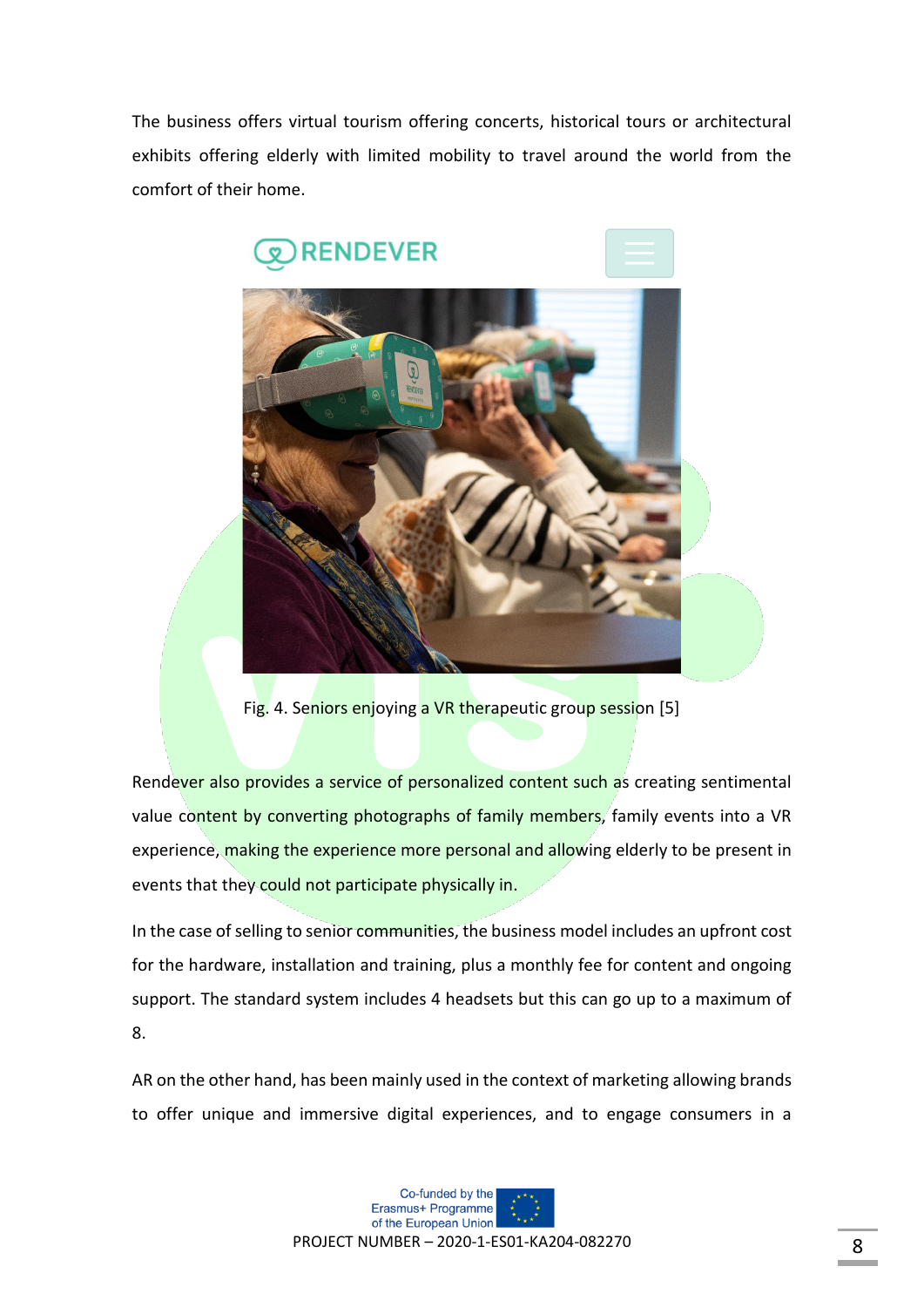memorable way. However, it is gradually also picking up its importance in the healthcare industry via a number of promising start-ups[7] that are offering amongst others:

i) *Augmented surgery:* The company EchoPixel [8] uses True3D software platform, which creates a holographic digital twin of a patient's heart. When pre-planning operations, patients can be shown this platform to explain to them what will be happening during their surgery.



Fig. 5. EchoPixel's AR platform showing 3D image of the heart [8]

ii) *Augmented diagnosis:* The company Accuvein [9] uses AR and a handheld scanner that projects over the skin and shows nurses and doctors where veins are in the patients' bodies so that IVs can be easily inserted for blood draws without having to prick the patients many times.



Fig. 6. Accuvein's scanner that uses AR to show 3D image of veins [9]

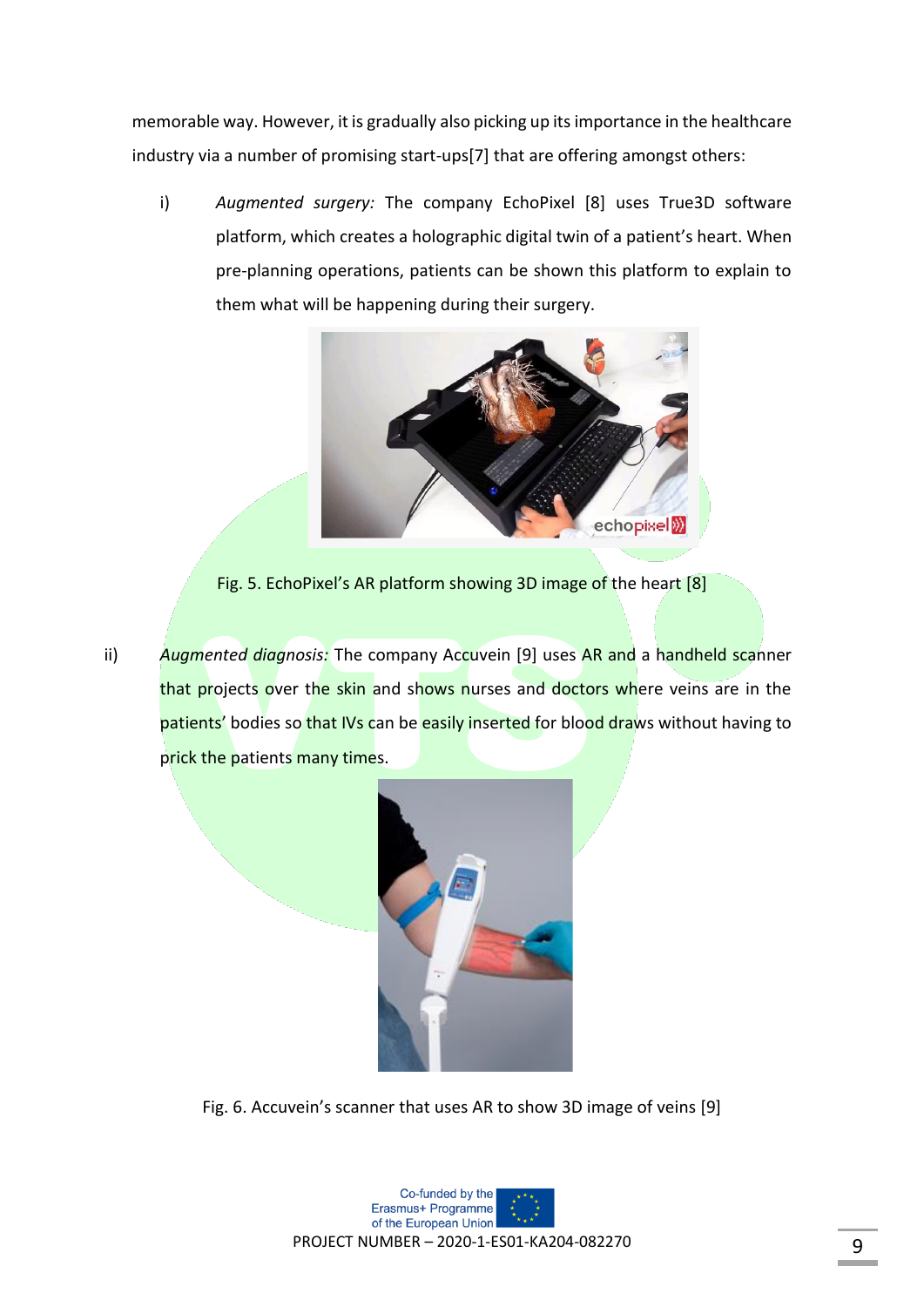One of the emerging trends in AR are what are referred to as 'Smart Glasses' [10] that will not only be revolutionalising our lifestyles and taking over smartphones but also the healthcare industry. Their biggest advantage over smartphones is that they are handsfree which in the case of healthcare staff such as nurses is a great benefit since they can use both their hands to take care of a patient while at the same time e.g. take pictures of wounds and have all the data documented in real time and uploaded into the patient's electronic record database.



Fig. 7. Example of smart glasses being used in healthcare [11]

## <span id="page-9-0"></span>5.4 Conclusions

When developing such technologies that combine AR/VR (known as XR/mixed technologies), ideally the patients/elderly people are involved in a very early stage when defining the **product specifications – so that their needs** and limitations (such as in the case of the elderly decrease in hearing, color vision, cybersickness, ergonomics etc..) are identified and taken into consideration during prototyping, testing and products amended accordingly.

The Aging2.0 Berlin innovation platform [12] explains how apart from involving seniors, ideally caregivers and family members should also be involved since they are the ones who create awareness, pay and stimulate seniors to start using such technologies. Startups therefore need to develop business models that do not just address the needs of seniors, but also those of family and caregivers.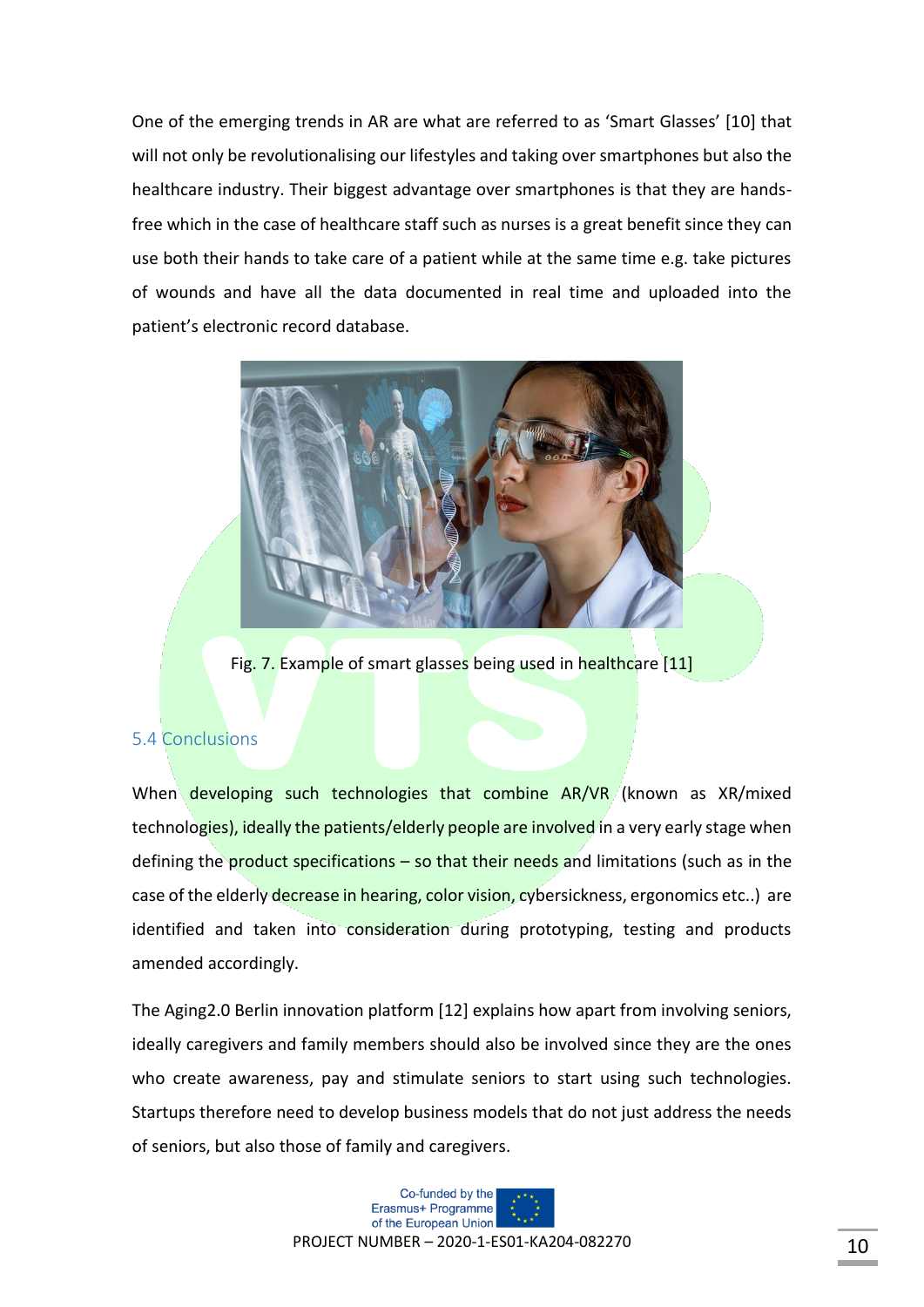#### <span id="page-10-0"></span>**REFERENCES**

[1] Leichsenring, K. (2018). Ageing 4.0 – Towards an integrated life-course approach to population ageing. Policy Brief 2018/9. Vienna: European Centre.

[2] Seifert, A. and Schlomann A. The Use of Virtual and Augmented Reality by Older Adults: Potentials and Challenges, Frontiers in Virtual Reality. April 2021 | <https://doi.org/10.3389/frvir.2021.639718>

[3] Van Kleef, N. et al, Success factors for augmented reality business models, Chapter 1, January 2010.

[4] Kulkova, I. et al, Navigating uncharted waters: Designing business models for virtual and augmented reality companies in the medical industry, Journal of Engineering and Technology Management, Volume 59, January–March 2021.

[5]<https://www.rendever.com/>

[6] Business Case: Virtual Reality for Elderly, Feb 2019, <https://consumervaluecreation.com/2019/02/19/virtual-reality-for-elderly/>

[7] 9 Real Use Cases of How AR Apps are Improving the Patient Medical Experience, Feb 2022, <https://imaginovation.net/blog/ar-in-healthcare-use-cases/>

[8]<https://echopixeltech.com/>

[9]<https://www.accuvein.com/>

[10] [https://medium.com/nuadox/augmented-reality-smart-glasses-and-the-human-touch](https://medium.com/nuadox/augmented-reality-smart-glasses-and-the-human-touch-b6e623001b7c)[b6e623001b7c](https://medium.com/nuadox/augmented-reality-smart-glasses-and-the-human-touch-b6e623001b7c)

[11] [https://community.connection.com/smart-glasses-bringing-mission-impossible-to-the](https://community.connection.com/smart-glasses-bringing-mission-impossible-to-the-hospital/)[hospital/](https://community.connection.com/smart-glasses-bringing-mission-impossible-to-the-hospital/)

[12] van Putten, B-J., Business models for innovations for seniors and senior care

March 2016,<https://www.seniorwise.eu/en/business-models-innovations-seniors-senior-care/>